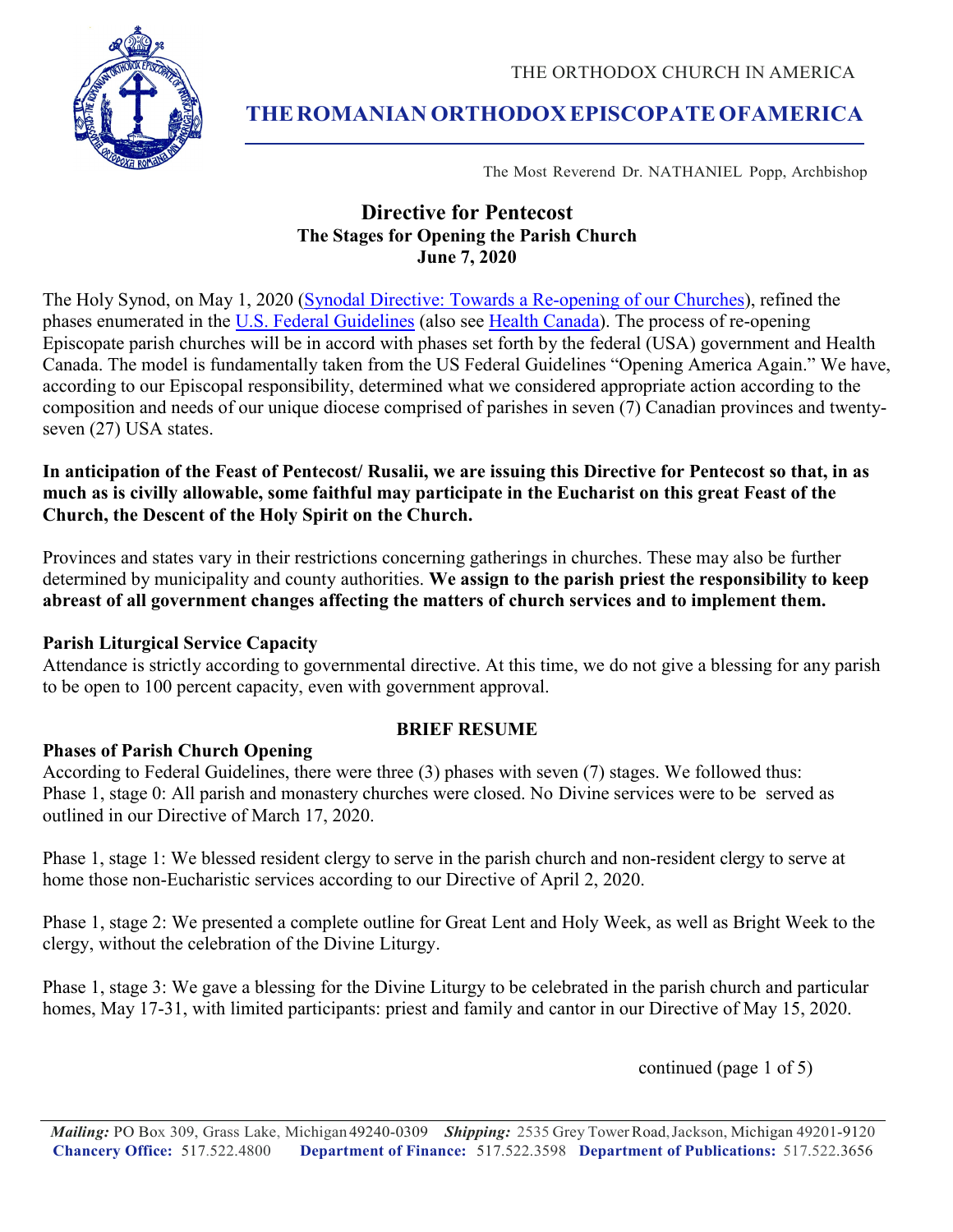Phase 2, stage 4: As states and provinces have begun to allow religious services to be held with a limited number of participants present, **we now bless the celebration of the Divine Liturgy,** thus inviting the faithful to attend to receive the Holy Eucharist in numbers according to strict observance of local civil authorized guidelines and according to our guidelines.

With the possibility of more provincial and state relaxations of restrictions on church attendance, we propose that the cycle of services of Saturday vespers, Sunday matins and the Divine Liturgy, be celebrated according to the established tipica for Sundays.

Our primary concern has been, and remains, for the well-being of our clergy, their families, the entire parish population, for neighbors and friends in our communities. The spiritual health of each, as always, is a personal elective, but we urged families to strengthen the home-church, the "micro-church." This was possible, given that families were restricted to their homes "twentyfour-seven." Parish priests experimented with "live-streaming" and other methods of social media, finding it a positive experience. Parishioners set aside time to listen to their priest's broadcasts and found that, although in a form novel to them, they were spiritually nourished. Clergy had the opportunity to "self-criticize" after watching their own live broadcast.

# **ABSOLUTE REQUIREMENTS**

Every priest must read and be familiar with the entire [Synodal Directives of the Holy Synod of](https://www.oca.org/cdn/PDFs/synod/2020-0501-covid-synod-directives.pdf)  [the Orthodox Church in America of May 1, 2020.](https://www.oca.org/cdn/PDFs/synod/2020-0501-covid-synod-directives.pdf) The following are fundamental instructions based on those Directives.

The Parish Priest must read and be familiar with those Guidelines, especially:

Appendix C: Questions to Ask Before Reopening (Page 7) Appendix B: Conditions and Actions to be Considered Before Opening Church (Page 6) Appendix A: Preventative Measures (Page 5) Appendix D: Center for Disease Control Guidelines U.S.A.

Appendix E: U.S. Federal Guidelines or Health Canada Guidance.

Paragraphs:

- 6. Conditions for Re-opening (Page 3)
- 7. Pastoral Concern for Vulnerable Populations (Page 3)
- 9. Civil Directives (Page 4)

# **Romanian Orthodox Episcopate Resume of Guidelines for Opening Churches**

#### **Initial Considerations:**

A designated Liturgy, only if merited, may be provided on a weekday specifically for individuals who are 65 and above or who have an underlying at-risk health condition which would cause them concern to be present among a larger number of persons.

Virtual Sunday Liturgy and weekday services should, if possible, be continued in behalf of those who, because of various reasons, are not able or willing to attend in person.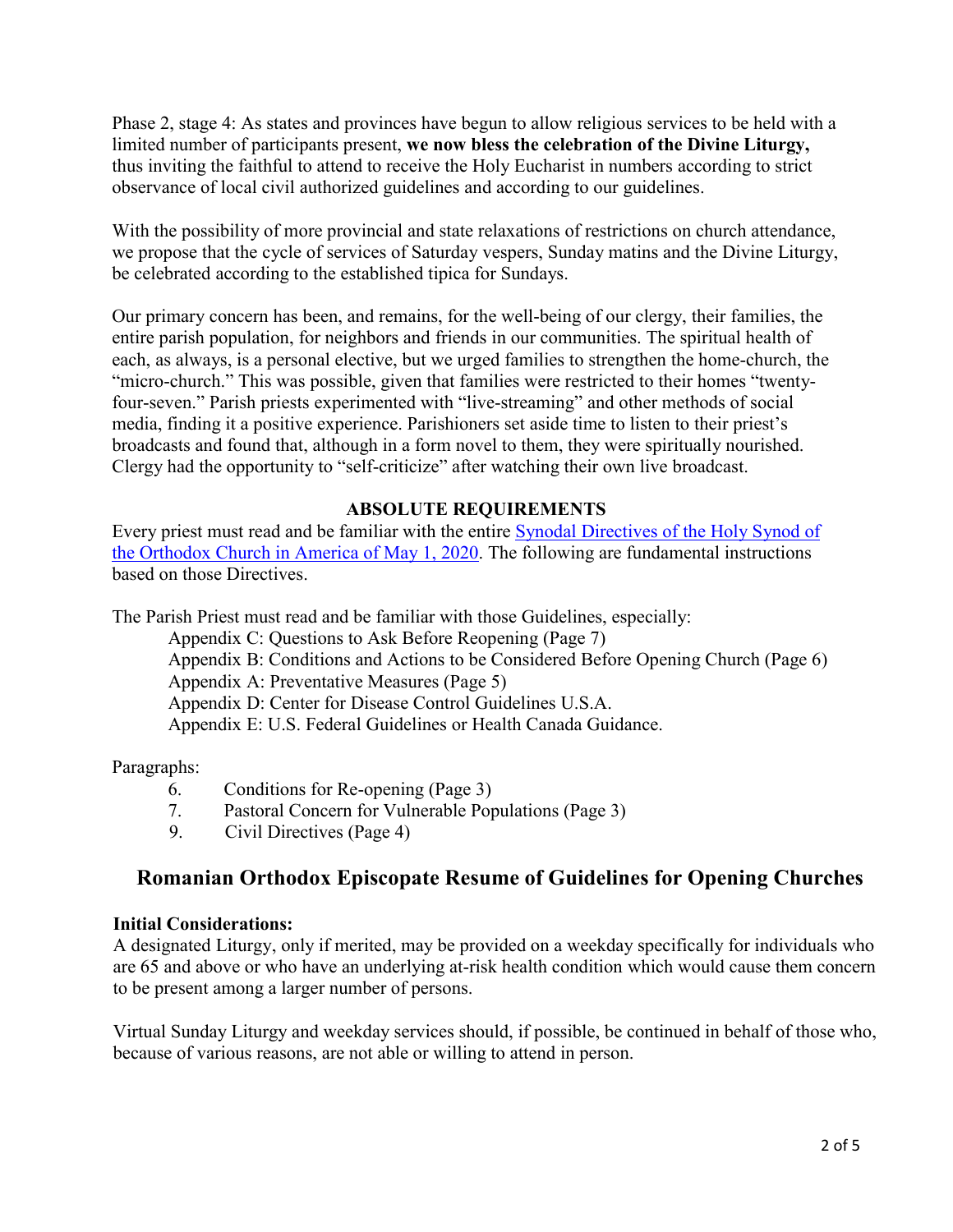Individuals with health conditions or who are not prepared to be in community should remain at home.

### **Spiritual Preparations for Attendance: Mystery of Confession**

We must be at peace with ourselves, with one another. Each person who desires to receive the Holy Body and Precious Blood must contact the parish priest for guidance concerning spiritual preparation, including the Mystery of Confession. How this is provided is up to the priest, keeping, nonetheless, the rules of social distancing and both wearing face masks at all times, even during the absolution prayer.

### **The Altar and Strana**

The priest and one assistant serve in the altar. The server should be a mature person. They must maintain physical distancing (6 Ft/ 2 Meters). The server must wear a mask at all times.

We suggest the amount of incense be limited and the censing done only from the cleros. In other words, there is no censing down the aisle.

Responses will be given by one cantor. If two cantors respond, they should be placed on opposite sides of the nave (antiphonal). In any case, the distance of 6 feet/2 meters physical distancing must be maintained by them. We exhort the cantors to refrain from embellishing or prolonging the responses.

#### **Scheduling of Attendees**

Inasmuch as the number of persons allowable in the church is restricted and the parishes are not fully open, a system of identifying who would like to attend and who has attended must be established (See [Sign-in sheet during COVID-19 Pandemic\)](https://roea.org/files/Resources/COVID-Sign-In-Sheet-English-PDF.pdf). It is up to the Parish Priest to establish this system. He may invite individuals willing to assist him in maintaining this system. To give others the opportunity to participate, the same individuals ought not to be repeatedly present at all services.

The method is to use an online signup system for attendance for Sunday Divine Liturgy, limiting the number of attendees according to both [State](https://www.cnn.com/interactive/2020/us/states-reopen-coronavirus-trnd/) and [CDC Guidelines/](https://www.cdc.gov/media/releases/2020/s0522-cdc-releases-recommendations-faith.html)Health [Canada](https://www.canada.ca/en/public-health/services/diseases/2019-novel-coronavirus-infection/guidance-documents/lifting-public-health-measures.html) [\(Holy](https://www.oca.org/cdn/PDFs/synod/2020-0501-covid-synod-directives.pdf)  [Synod May 1, 2020 Directive\)](https://www.oca.org/cdn/PDFs/synod/2020-0501-covid-synod-directives.pdf) It may be that this signup system may be by individual, personal telephone contact.

#### **Occupancy in the Church**

Priest, one mature altar server, one or two cantors, usher(s), prescribed number of faithful.

There will be strict limits as to how many persons may participate depending on occupancy limits of the building, and physical distancing. Not all pews will be occupied.

It is necessary that signs [\(English](https://roea.org/files/Resources/archdiocese_-_posted_notice_during_covid-19.pdf) | [Romanian](https://roea.org/files/Resources/archdiocese_-_posted_notice_during_covid-19-RO.pdf) | [French\)](https://roea.org/files/Resources/directives-covid_modif.pdf) be posted at entrances and throughout the building reminding parishioners of these guidelines. Someone should be stationed in the inside at the church door to count those who enter according to the list.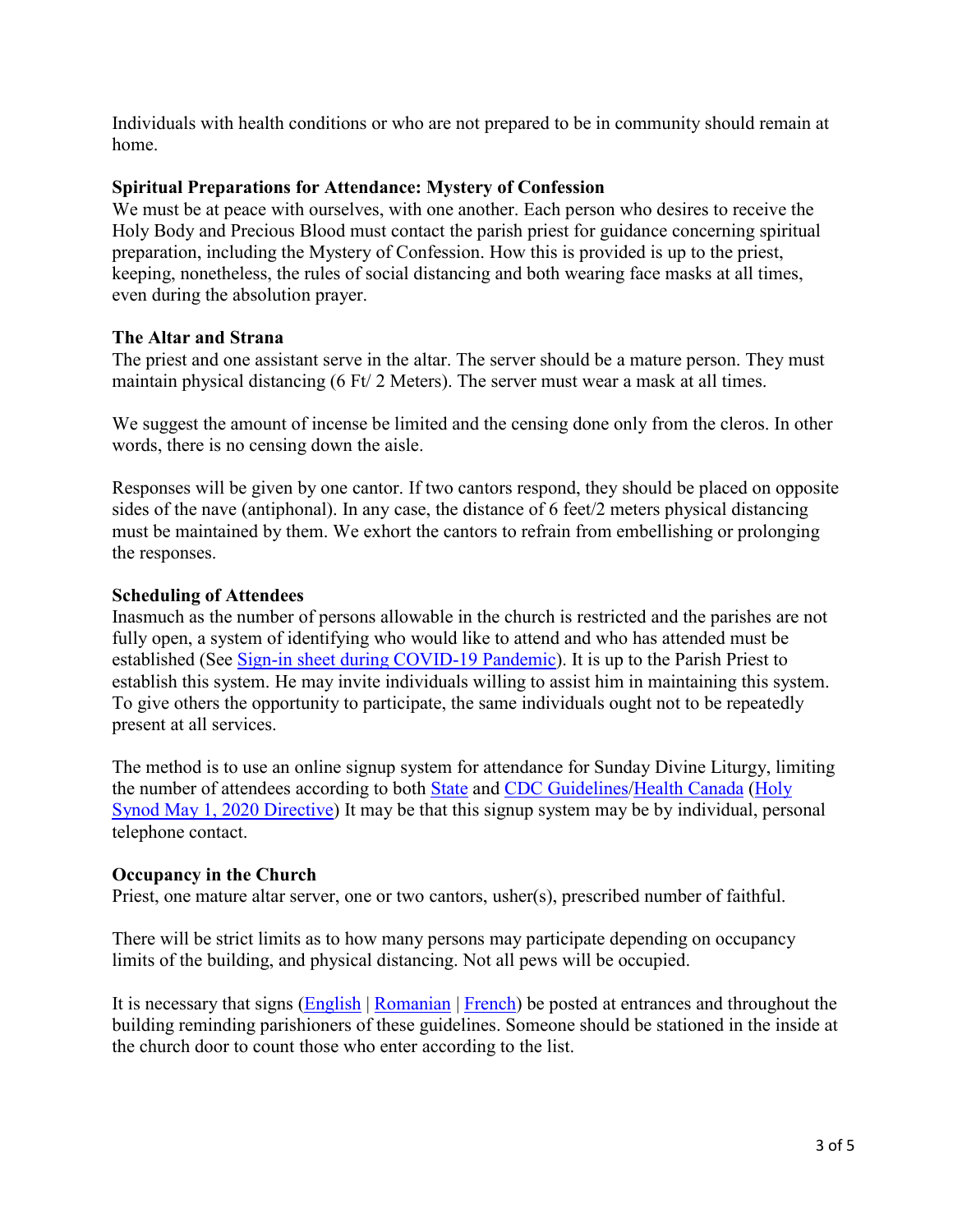Ushers will meet attendees at the entrance and check a list with the names of those who have signed up for that particular service. This is in order to ensure the number of individuals in the building remains within determined limits [\(State,](https://www.cnn.com/interactive/2020/us/states-reopen-coronavirus-trnd/) [CDC](https://www.cdc.gov/media/releases/2020/s0522-cdc-releases-recommendations-faith.html) and [Health Canada\).](https://www.canada.ca/en/public-health/services/diseases/2019-novel-coronavirus-infection/guidance-documents/lifting-public-health-measures.html)

The usher will assign a place to each person or family group (as acceptable). The faithful must not re-position during the service. People of the same household may sit together.

Six (6) feet or two (2) meters distance between individuals or family units during services must be observed. Before the service, someone in charge should mark 6'x6'/ 2x2 meters squares on the nave floor. This assures good order among those present.

Everyone entering the building must wear a face mask at all times throughout the service, removing it only if partaking of the Holy Eucharist and then replacing it.

Veneration of the icons must be with a reverent bow, with the sign of the cross, without physically touching the image.

[If possible, measure the temperature of each person entering the building using a no contact infrared thermometer.]

Additional markings will govern the distance between parishioners when lined up, such as for communion. The usher may remind individuals to maintain the prescribed distance.

#### **Reception of the Holy Body and Precious Blood**

Inasmuch as the practice of the Orthodox Church has been to distribute the Holy Eucharist with a single spoon, we see no reason to alter this. (If anyone is not comfortable with this procedure, that person will wait until the civil restrictions are lifted.)

In order to receive communion, the faithful should tip their head back, opening their mouth wide, and the priest should tilt the spoon so that the Holy Mysteries fall into their mouth. (Note, while there may be contact, it is limited).

Immediately after consuming the holy gifts, the faithful should blot their lips with a paper napkin which is disposed of in a basket nearby and later burned. (Thus, **no communion cloth is used**).

#### **Conclusion of the Service**

At the conclusion of the Liturgy, the priest will bless as per the tipica. There is no individual veneration of the cross by the faithful. At this time of limited participants, each person should come forward, bow to the priest and ask his blessing ("The blessing of the Lord be on you…"), but refrain from kissing the priest's hand.

Anafora will not be distributed by the priest nor will the faithful take it individually. However, with care, a small portion may be put into a plastic or paper bag and placed on a table in a convenient location for those present to take home after the last blessing.